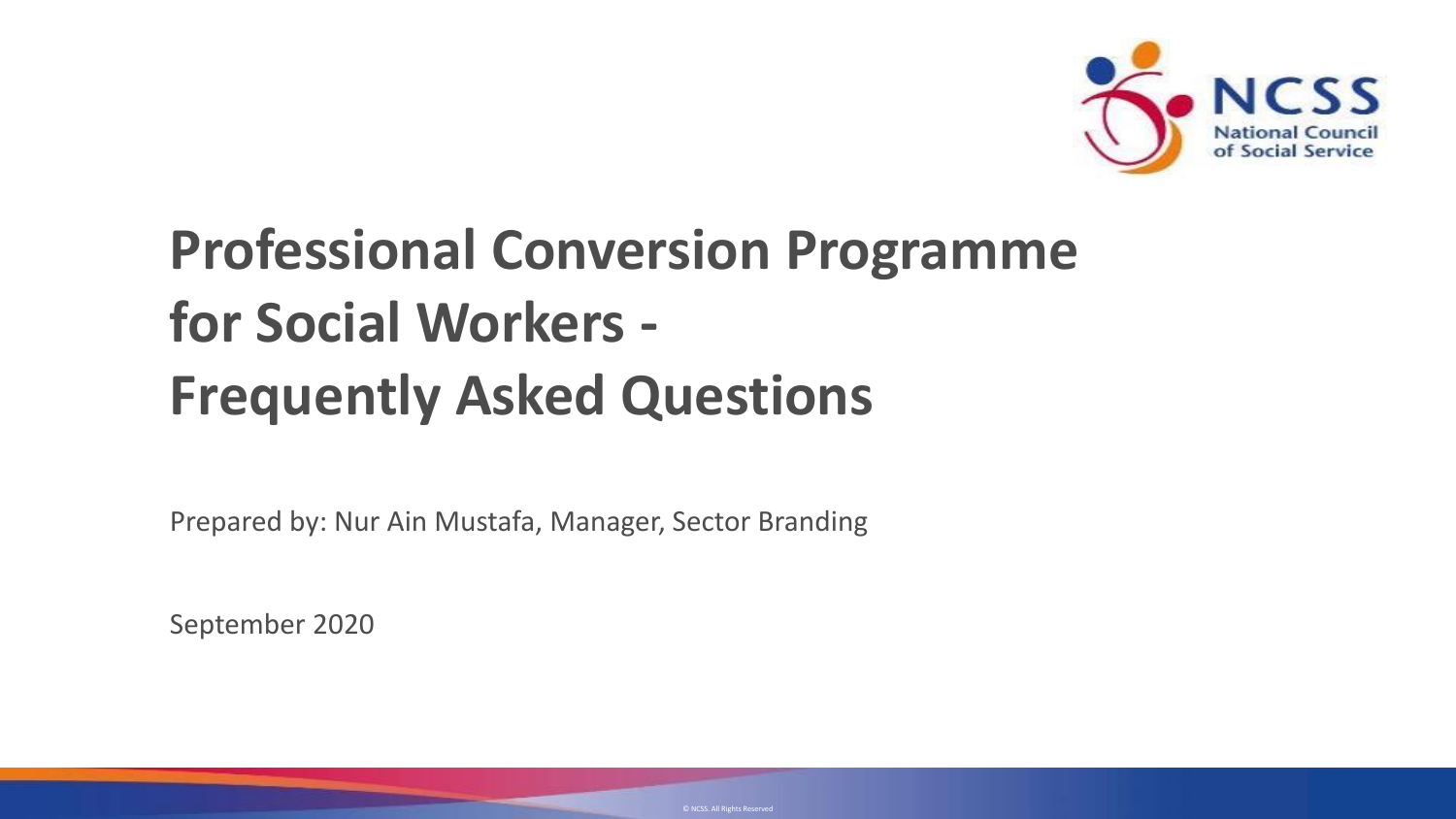#### **Content Page**

#### **Employers' Obligations and Responsibilities**

- What are my obligations and responsibilities as an employer?
- [Support for Supervisory Service](#page-4-0)
- [Is it mandatory to offer 4-day work week and 7 days of Study/Exam leave?](#page-6-0)
- I am a small organisation [with lean manpower resources. Can my trainee's job scope include other tasks and portfolio?](#page-7-0)
- [Can Trainee change employer during the programme?](#page-8-0)

#### **Training Allowance Reimbursement**

- [Can Trainee start working for Employer before Programme](#page-9-0) starts?
- [Can Employer claim for Trainee's allowance \(e.g. phone bill\), Employer's CPF contribution, Performance Bonus, 13th month bon](#page-10-0)us etc.?

#### **SUSS Course Fees and Programme**

- [Is the Employer required to pay for SUSS fees?](#page-11-0)
- [Does SUSS directly invoice the affected Employer and how much?](#page-12-0)
- [How often does SUSS invoice NCSS, Employer and Trainee?](#page-13-0)
- [How often does the Trainee attend classes at SUSS?](#page-14-0)
- [What are the details of the modules offered?](#page-15-0)

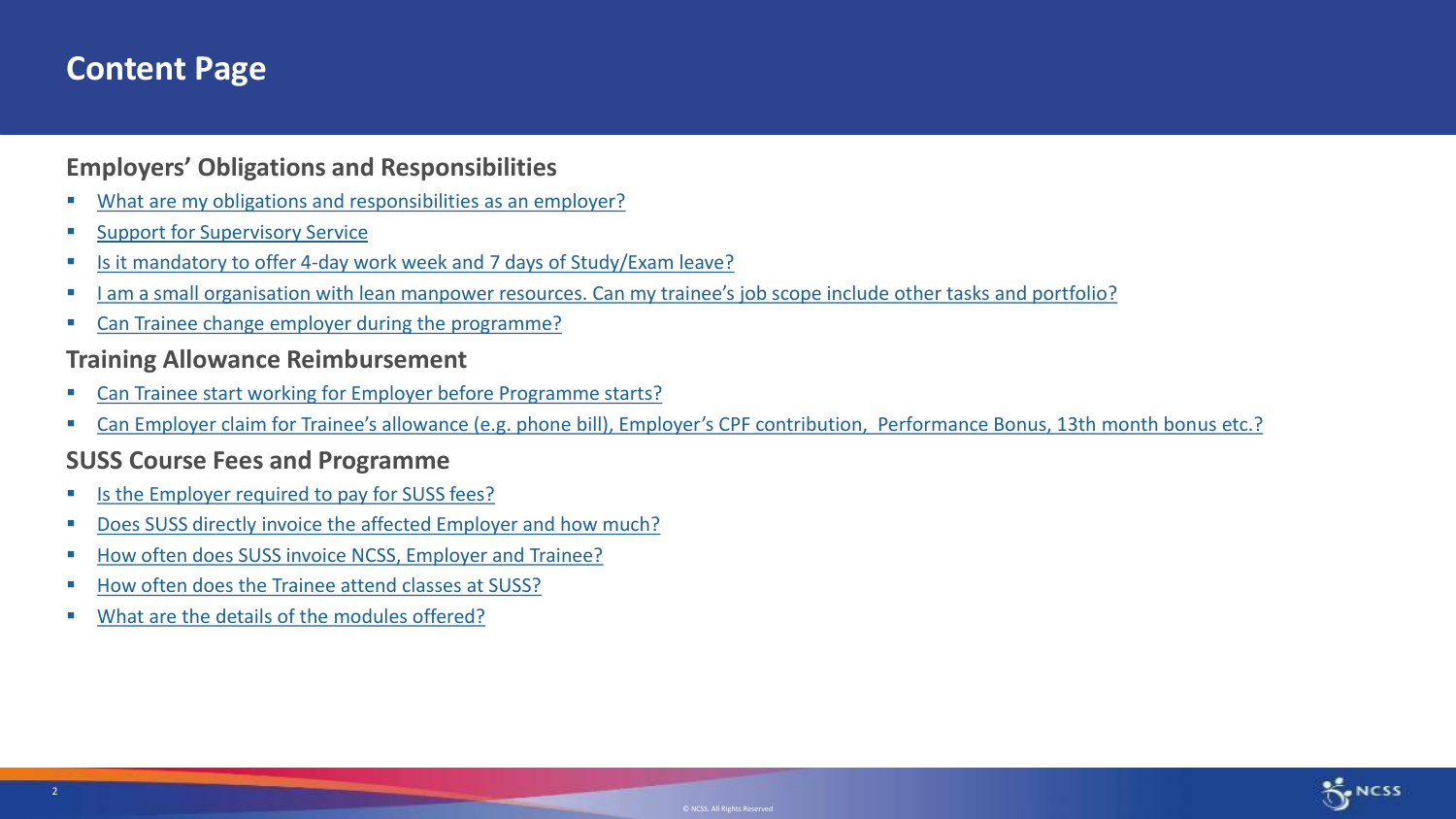Info is accurate as of Sep 2020

### <span id="page-2-0"></span>**Q: What are my obligations and responsibilities as an employer?**



© NCSS. All Rights Reserved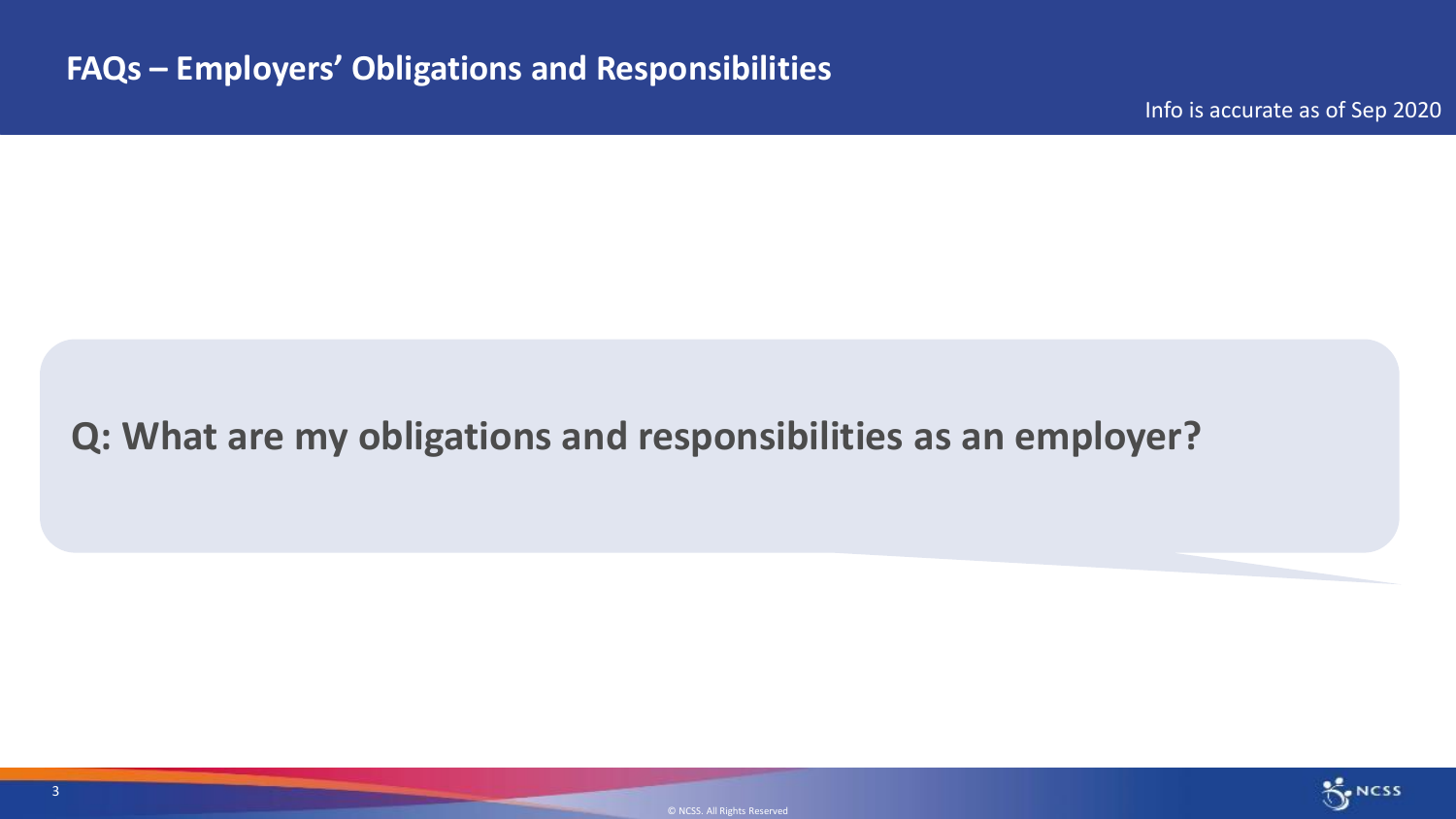### **Employer's Obligations during Programme**



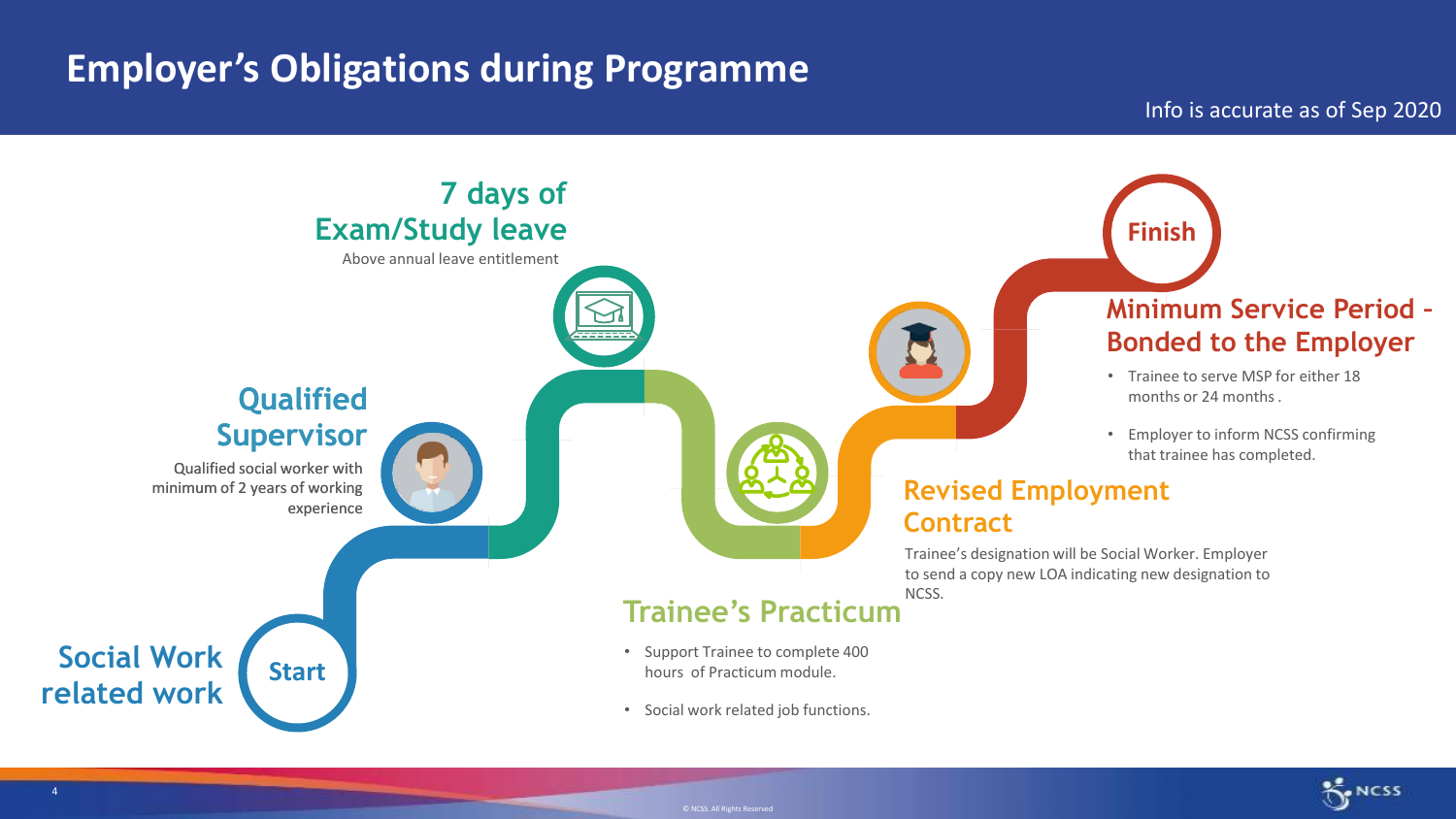# <span id="page-4-0"></span>**Employer's Obligations during Programme – Support for Supervisory Service**

Info is accurate as of Sep 2020



#### **Qualified Supervisor**

Qualified social worker with minimum of 2 years of working experience

# **If there is no qualified social worker who fulfil the criteria as a qualified Supervisor, Employers can:**

- **1. Purchase supervision services** offered by **Singapore Association of Social Workers** ([www.sasw.org.sg\)](http://www.sasw.org.sg/)
	- Supervision fees are subsidised by MSF
	- Range from \$24 \$30 per hour for individual supervision

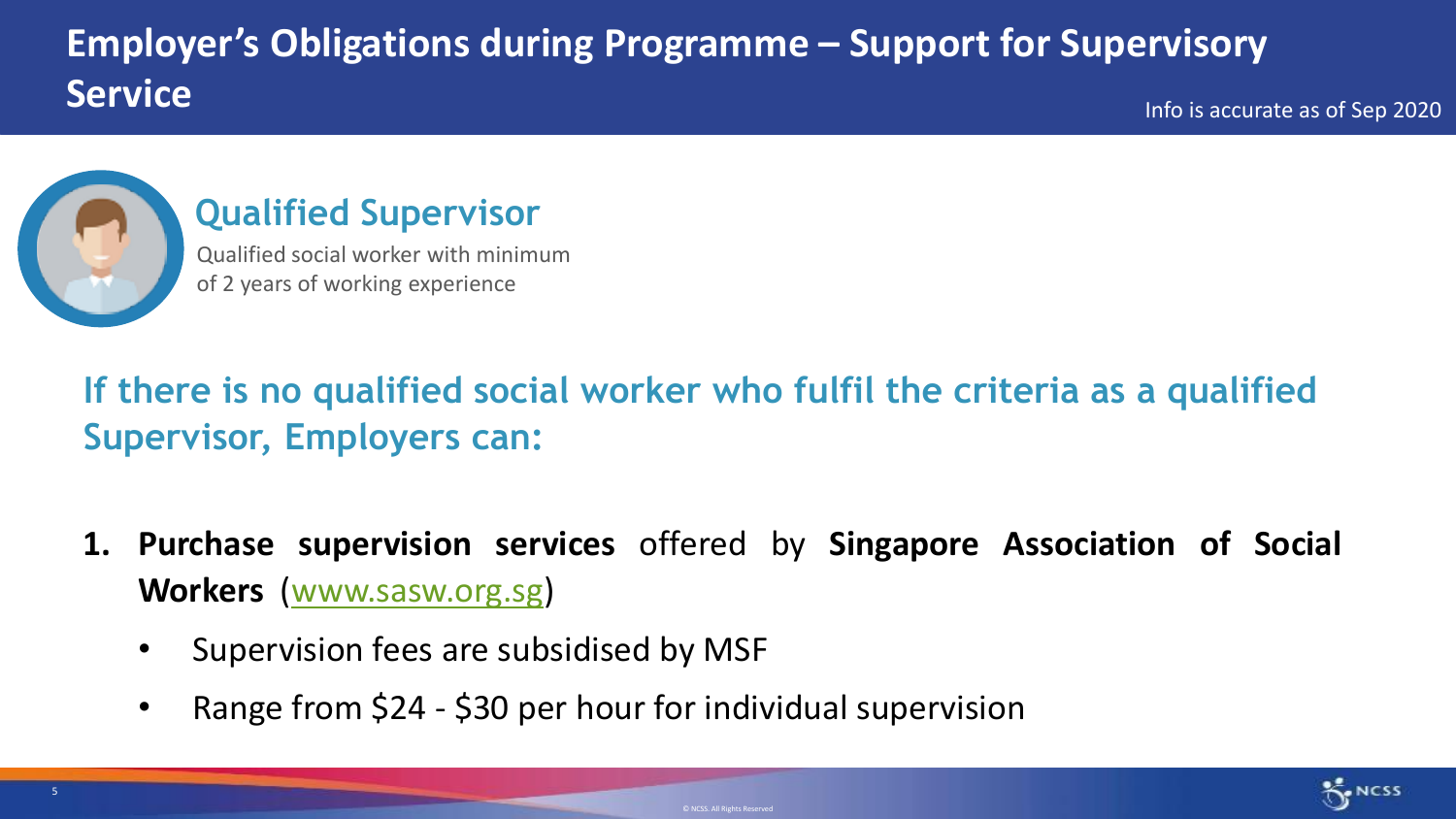# **Employer's Obligations during Programme – Support for Supervisory Service**

Info is accurate as of Sep 2020



#### **Qualified Supervisor**

Qualified social worker with minimum of 2 years of working experience

# **If there is no qualified social worker who fulfil the criteria as a qualified Supervisor, Employers can:**

2. The Singapore University of Social Sciences (SUSS) can also help to source for a supervisor and pay the honorarium to the supervisor/agency for the Social Work during **practicum**

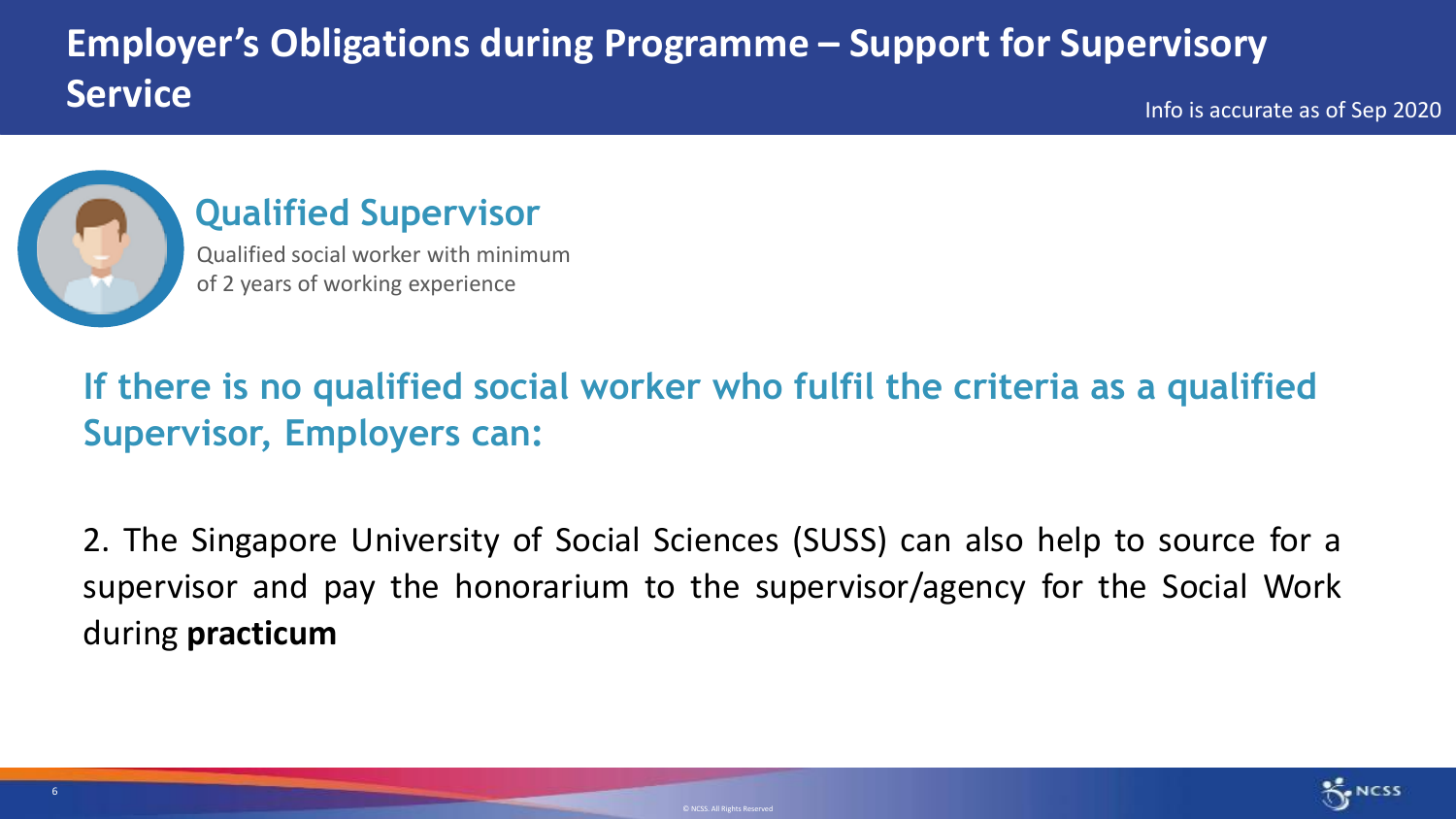# <span id="page-6-0"></span>**Q: Is it mandatory to offer 4-day work week and 7 days of Study/Exam leave?**

# A: NCSS **highly recommends** Employer to offer these arrangement to trainees.

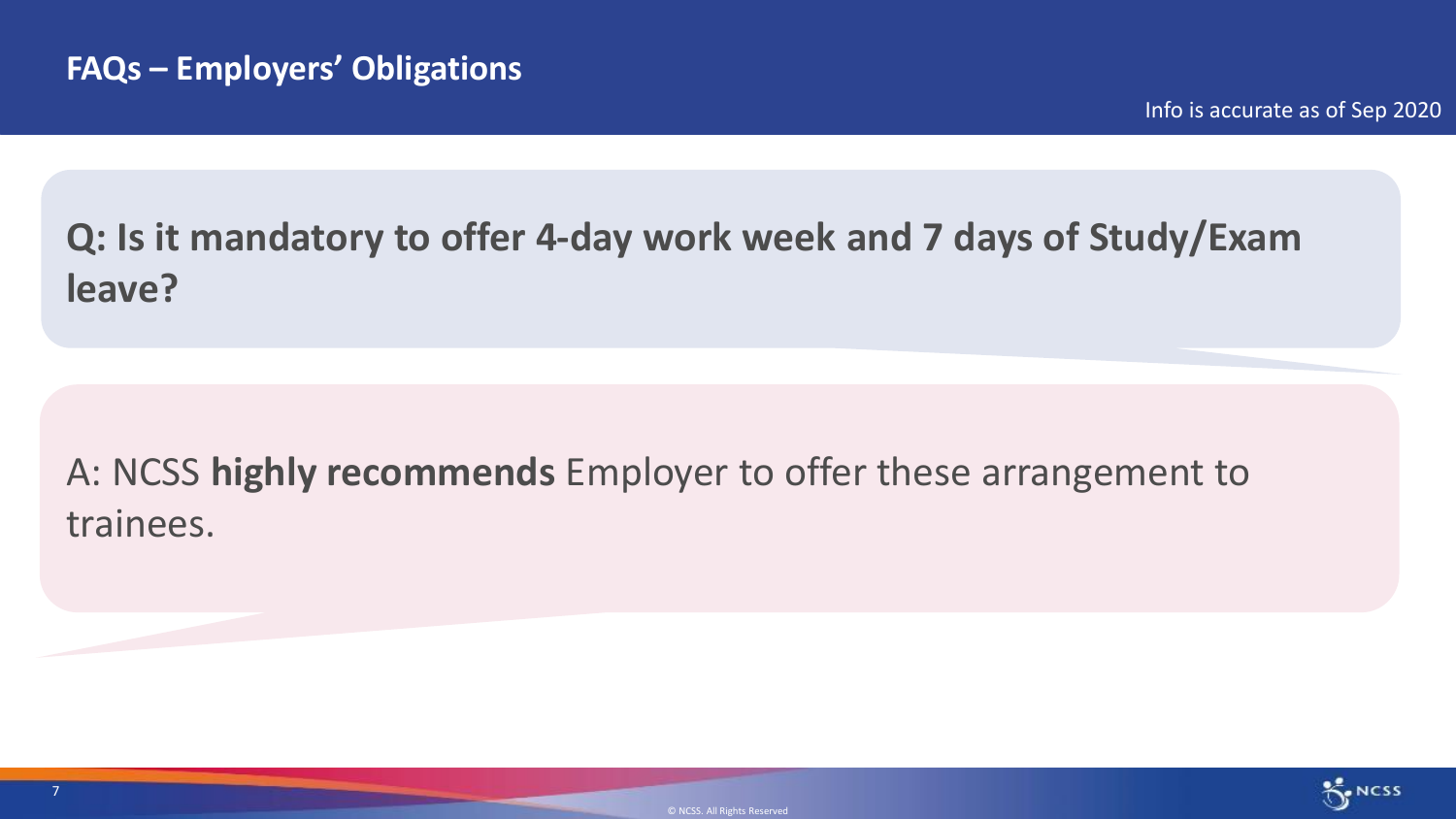<span id="page-7-0"></span>**Q: I am a small organisation with lean manpower resources. Can my trainee's job scope include other tasks and portfolio?**

A: Yes. However, 80% of trainee's job scope must entail social work related responsibilities. Trainees are to be trained on social work responsibilities and apply knowledge learned from SUSS courses. Any other job arrangement, should be discussed and agreed by Trainee.

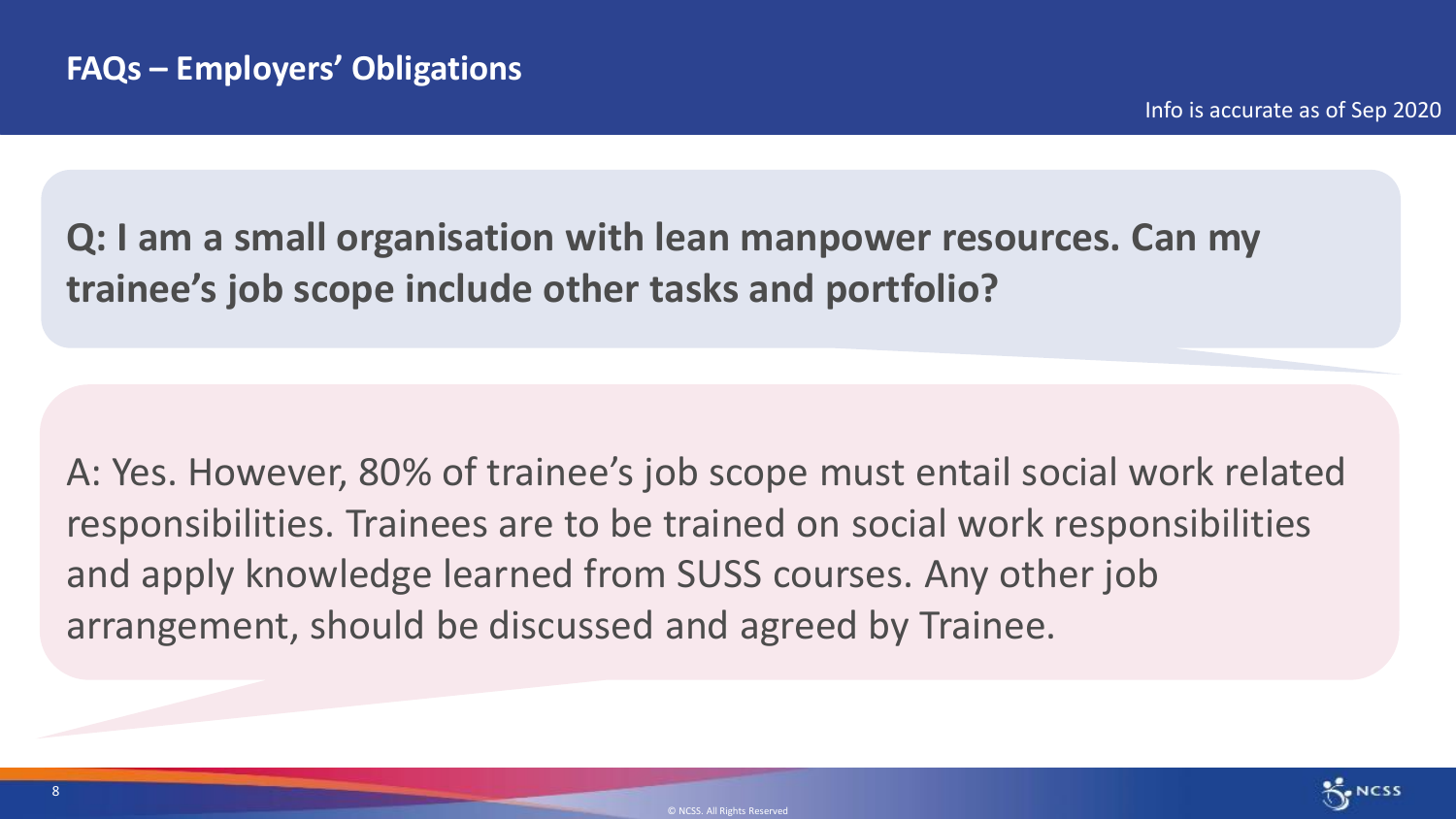#### <span id="page-8-0"></span>**Q: Can Trainee change employer during the programme?**

#### A: No. The bond is with the Employer.

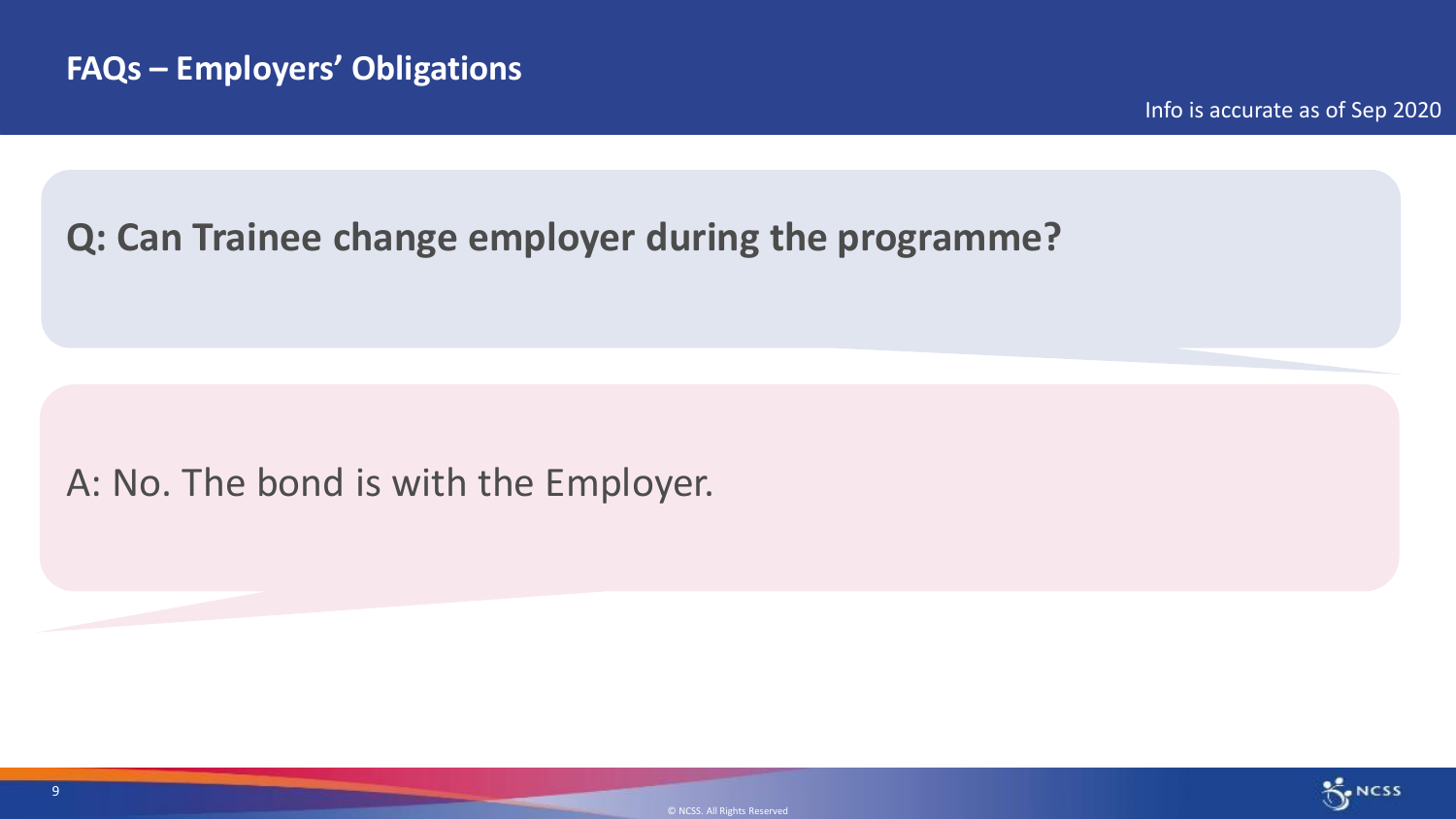#### <span id="page-9-0"></span>**Q: Can Trainee start working for Employer before Programme starts?**

# A: Yes. However, training allowance (TA) funding is only claimable from the start of the Programme. Employer is not eligible to claim for TA prior to start of Programme.

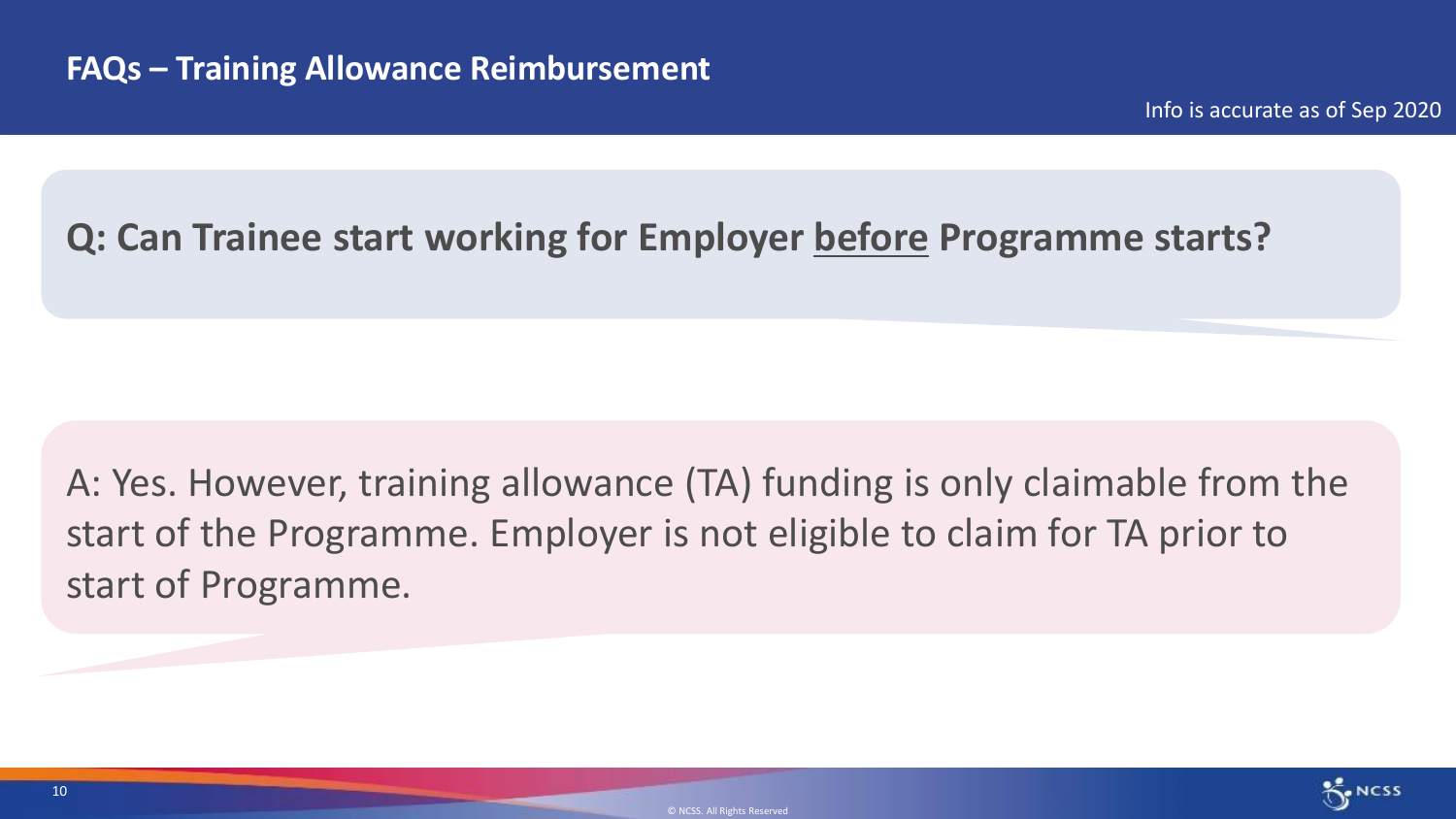# <span id="page-10-0"></span>**Q: Can Employer claim for Trainee's allowance (e.g. phone bill), Employer's CPF contribution, Performance Bonus, 13th month bonus etc.?**

#### A: No. Employer can only claim for Trainee's monthly net salary.

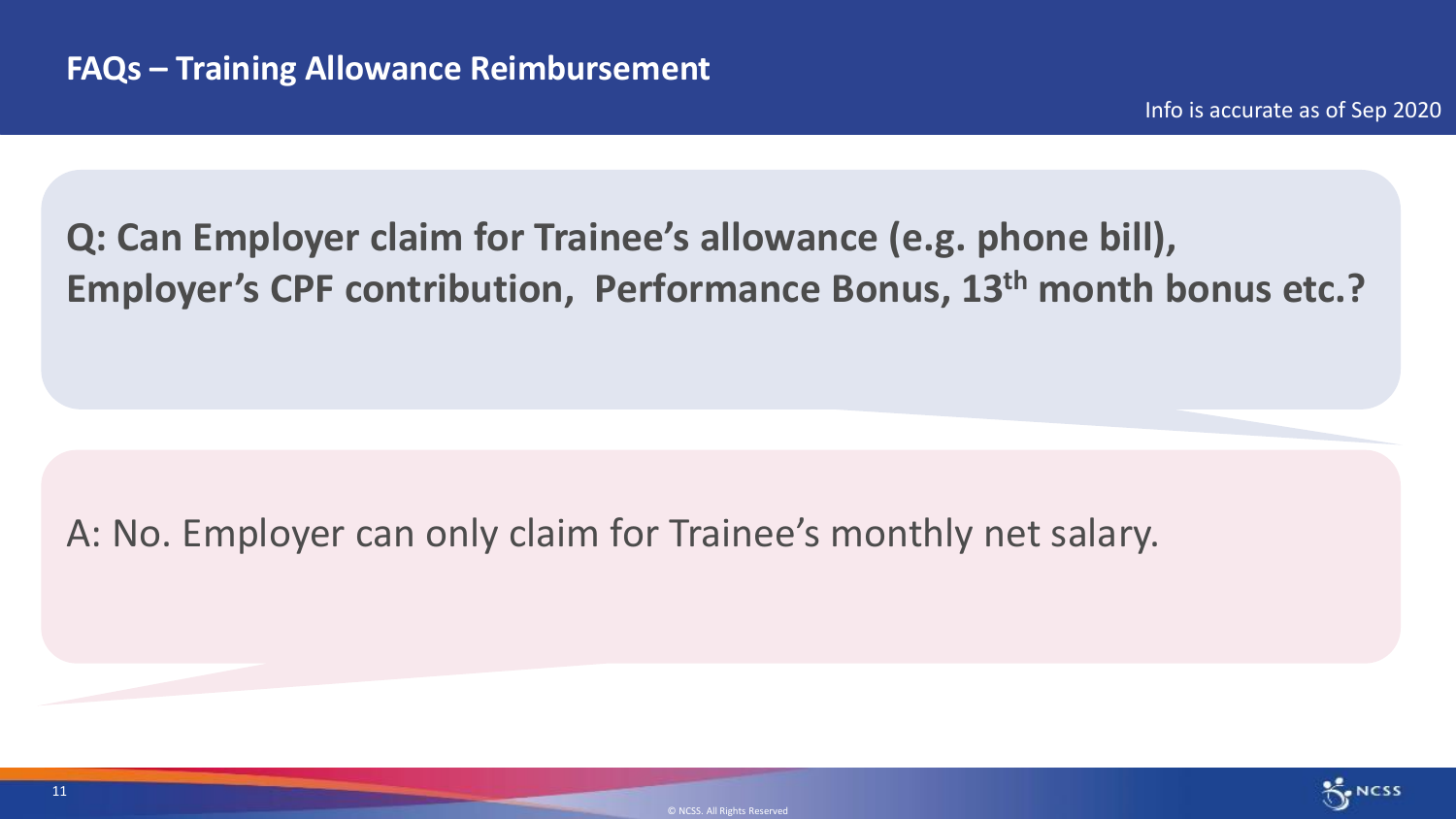### <span id="page-11-0"></span>**Q: Is the Employer required to pay for SUSS fees?**

### A: Yes if the Employers fall in the following criteria:

- 1. Healthcare Employers
- 2. Employers whose Trainees are 40 years and above and undertaking Graduate Diploma in Social Work

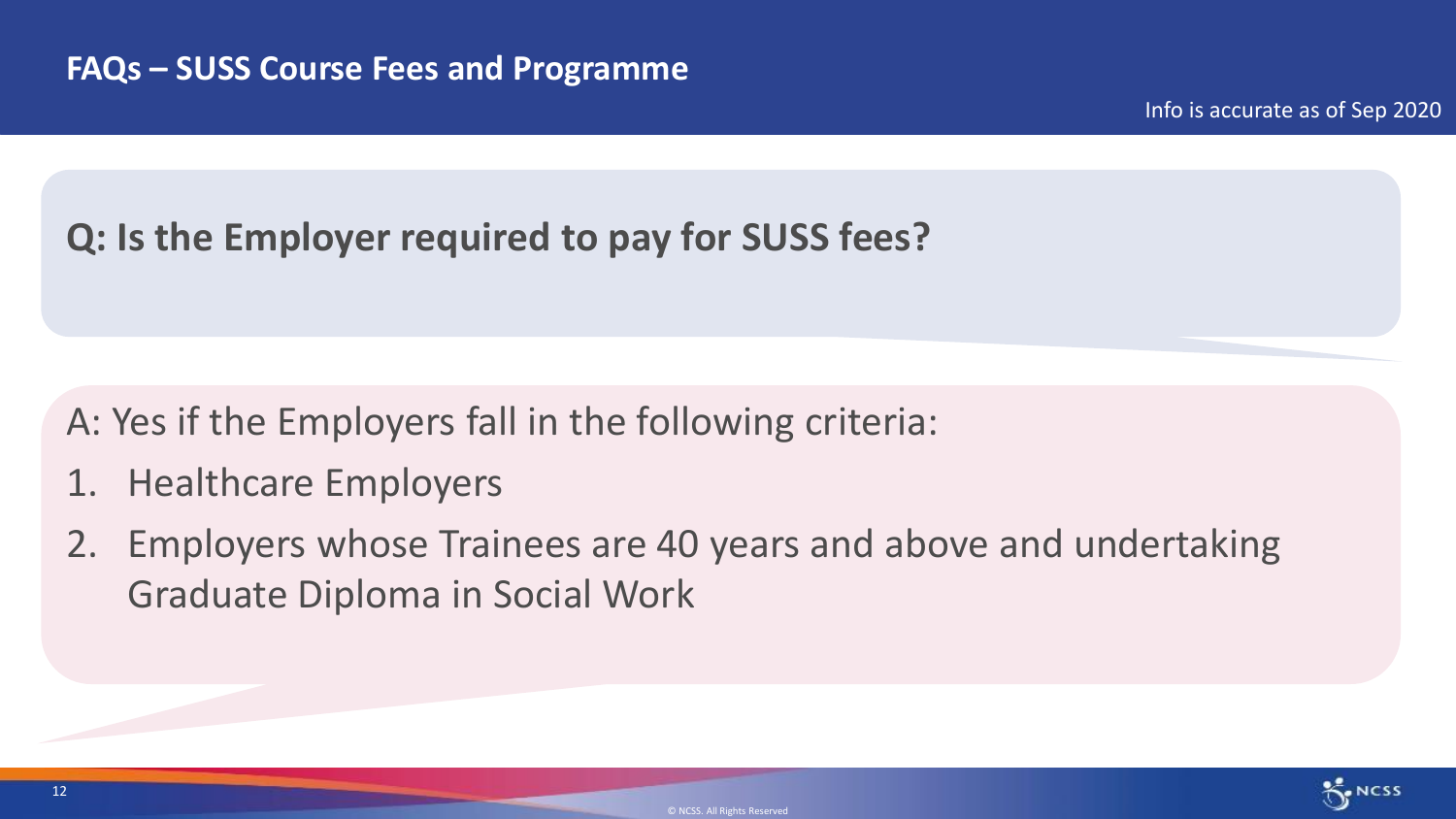#### <span id="page-12-0"></span>**Q: Does SUSS directly invoice the affected Employer and how much?**

A: Yes, SUSS will directly issue a Tax Invoice to the affected Employer. NCSS has informed SUSS the % of course fees to be billed to the affected Employers, accordingly.

**Note: Only new modules will be funded. Trainees are to bear 100% of course fee for repeated modules.** 

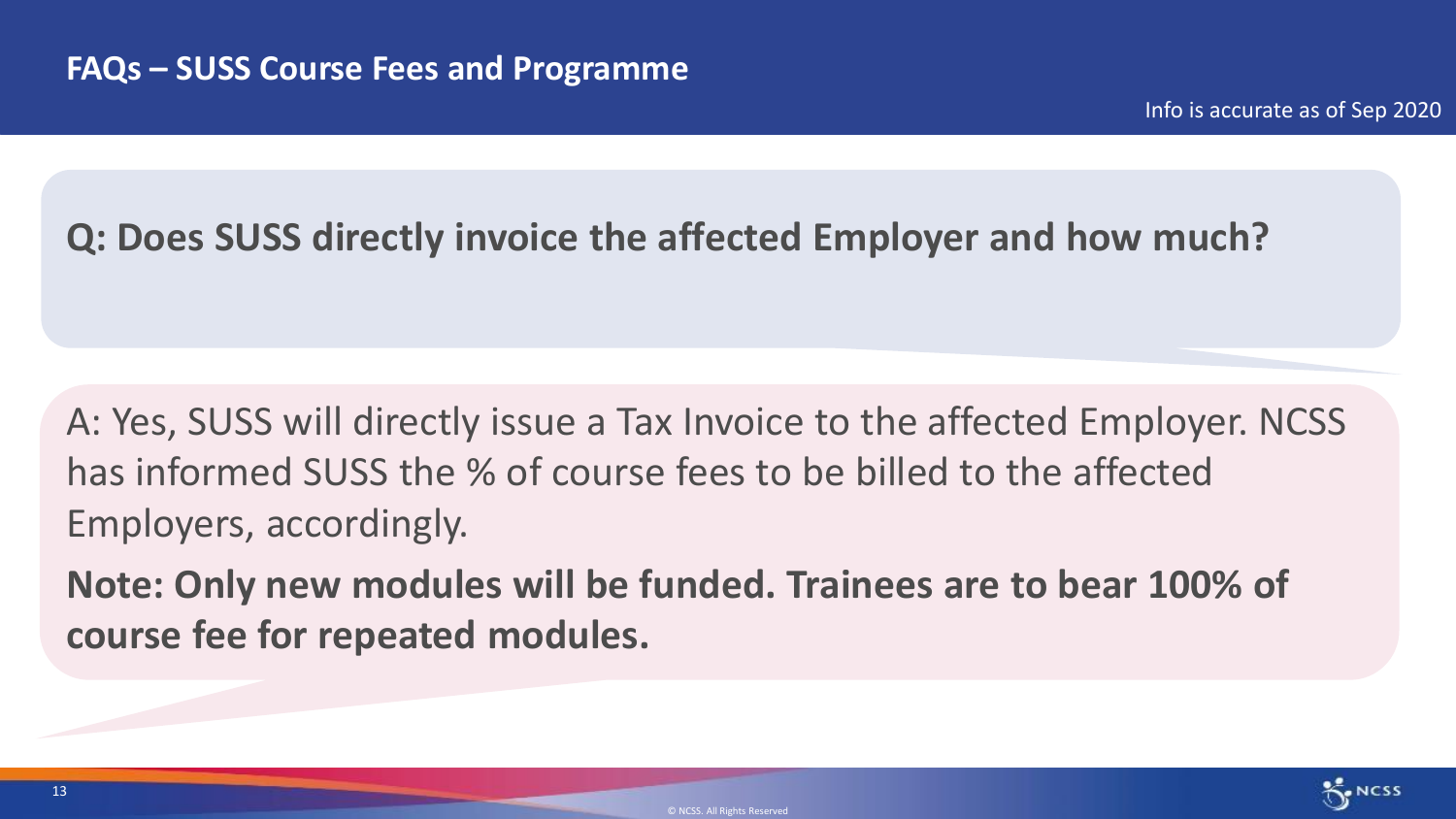#### <span id="page-13-0"></span>**Q: How often does SUSS invoice NCSS, Employer and Trainee?**

A: SUSS will invoice respective funders/payee every Semester (January and July). Amount varies depending on modules taken by trainee.

**Note: Only new modules will be funded. Trainees are to bear 100% of course fee for repeated modules.** 

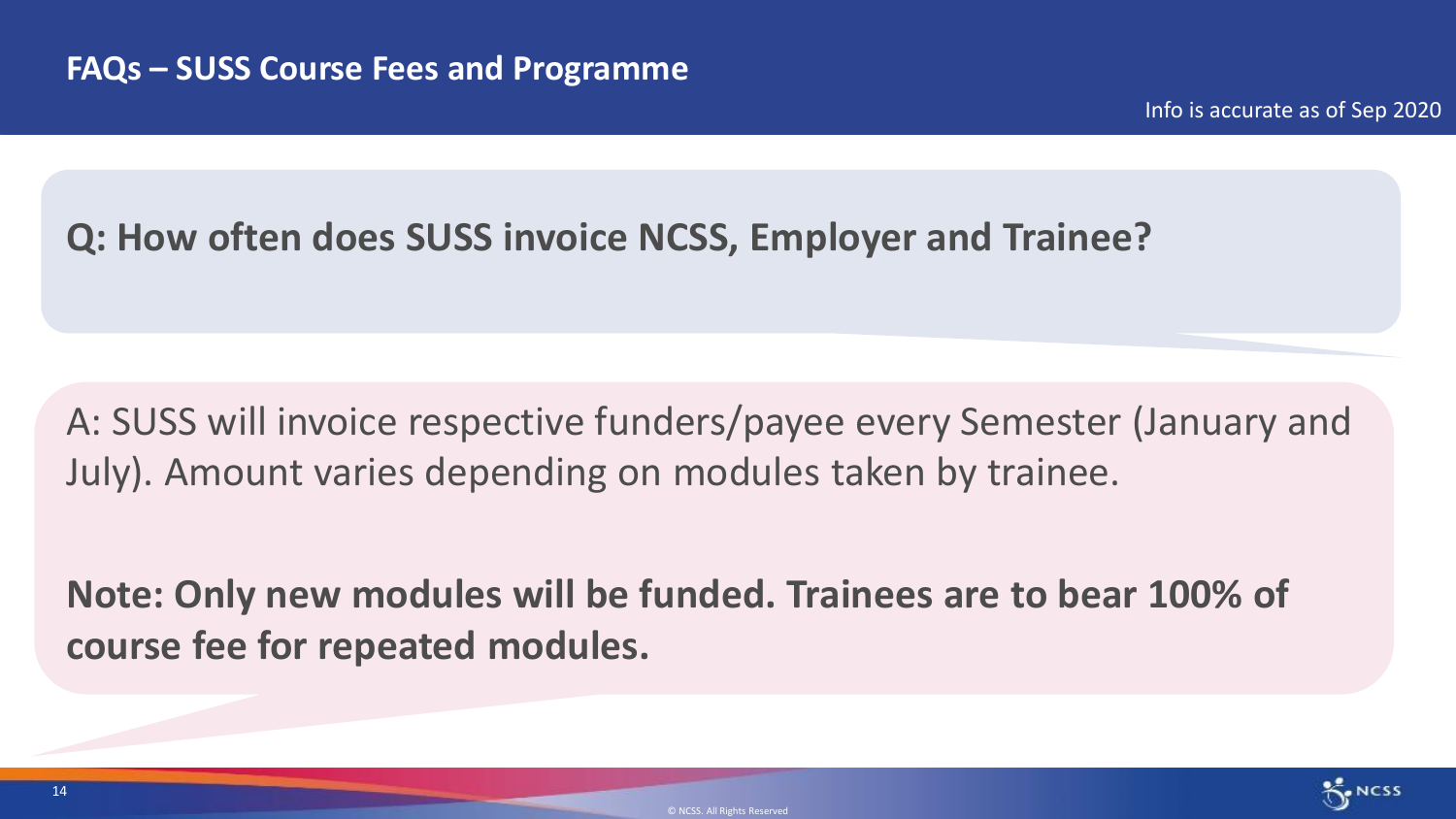#### <span id="page-14-0"></span>**Q: How often does the Trainee attend classes at SUSS?**

| <b>Details</b>                 | <b>Accelerated Bachelor of Social Work</b>                                                                                                                                                                                                                                             | <b>Graduate Diploma in</b><br><b>Social Work</b>                                                                                                                                                                                                             |
|--------------------------------|----------------------------------------------------------------------------------------------------------------------------------------------------------------------------------------------------------------------------------------------------------------------------------------|--------------------------------------------------------------------------------------------------------------------------------------------------------------------------------------------------------------------------------------------------------------|
| <b>Course Duration</b>         | 24 months                                                                                                                                                                                                                                                                              | 18 months<br>(including a 4-month bridging course)                                                                                                                                                                                                           |
| <b>Course Training Details</b> | Classroom + practicum<br>$\bullet$<br>To graduate, students are required to .<br>$\bullet$<br>complete a total number of 130 credit units<br>including 10 university core modules and a<br>400 - hour practicum<br>Lessons are held 3 times a week on<br>$\bullet$<br>weekday evenings | Classroom + practicum<br>To graduate, students are required to<br>complete the 3 pre-requisite modules for<br>non -social work degree students, 6<br>compulsory modules, any 4 electives and a<br>400-hour practicum<br><b>Classes are held on Saturdays</b> |

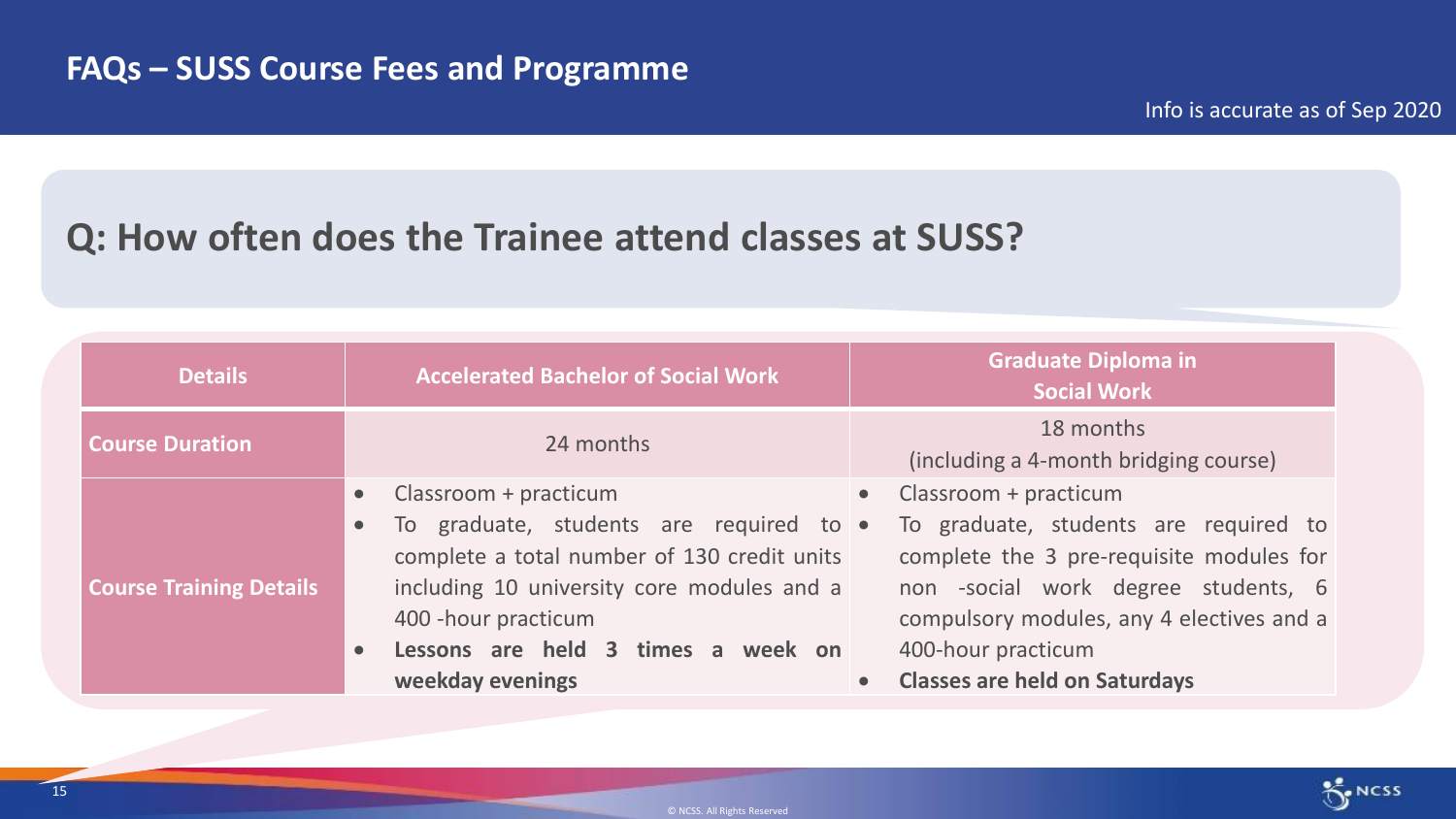#### <span id="page-15-0"></span>**Q: What are the details of the modules offered?**

A: For more information on modules offered for Graduate Diploma and Accelerated Bachelor, please visit [www.suss.edu.sg/progammes](http://www.suss.edu.sg/progammes)

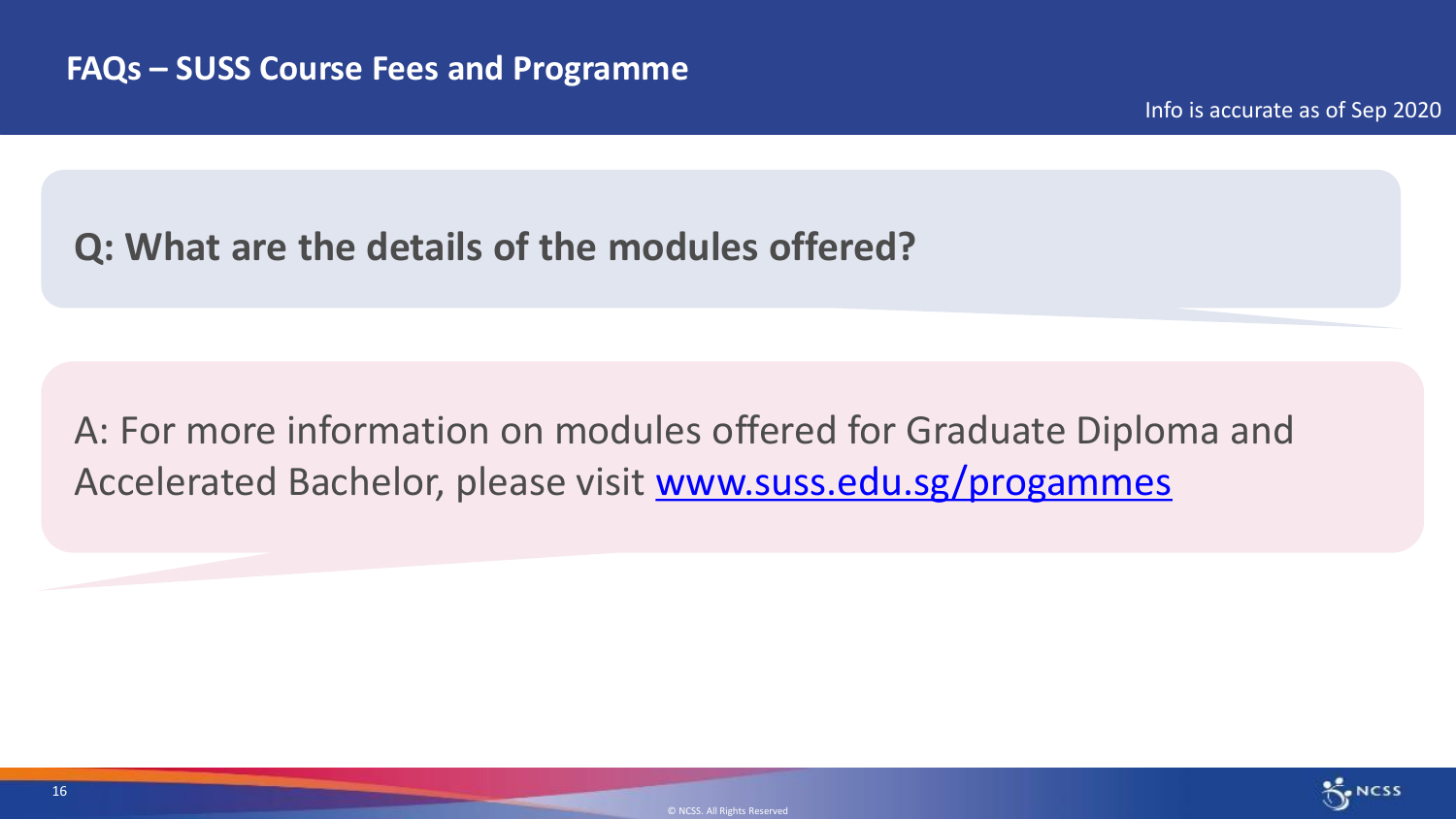**Nur Ain Mustafa, Manager @6589 5598** 

or

**Gillian Theng, Lead Executive @6589 5533**

Email: [socialservice\\_pcp@ncss.gov.sg](mailto:socialservice_pcp@ncss.gov.sg)